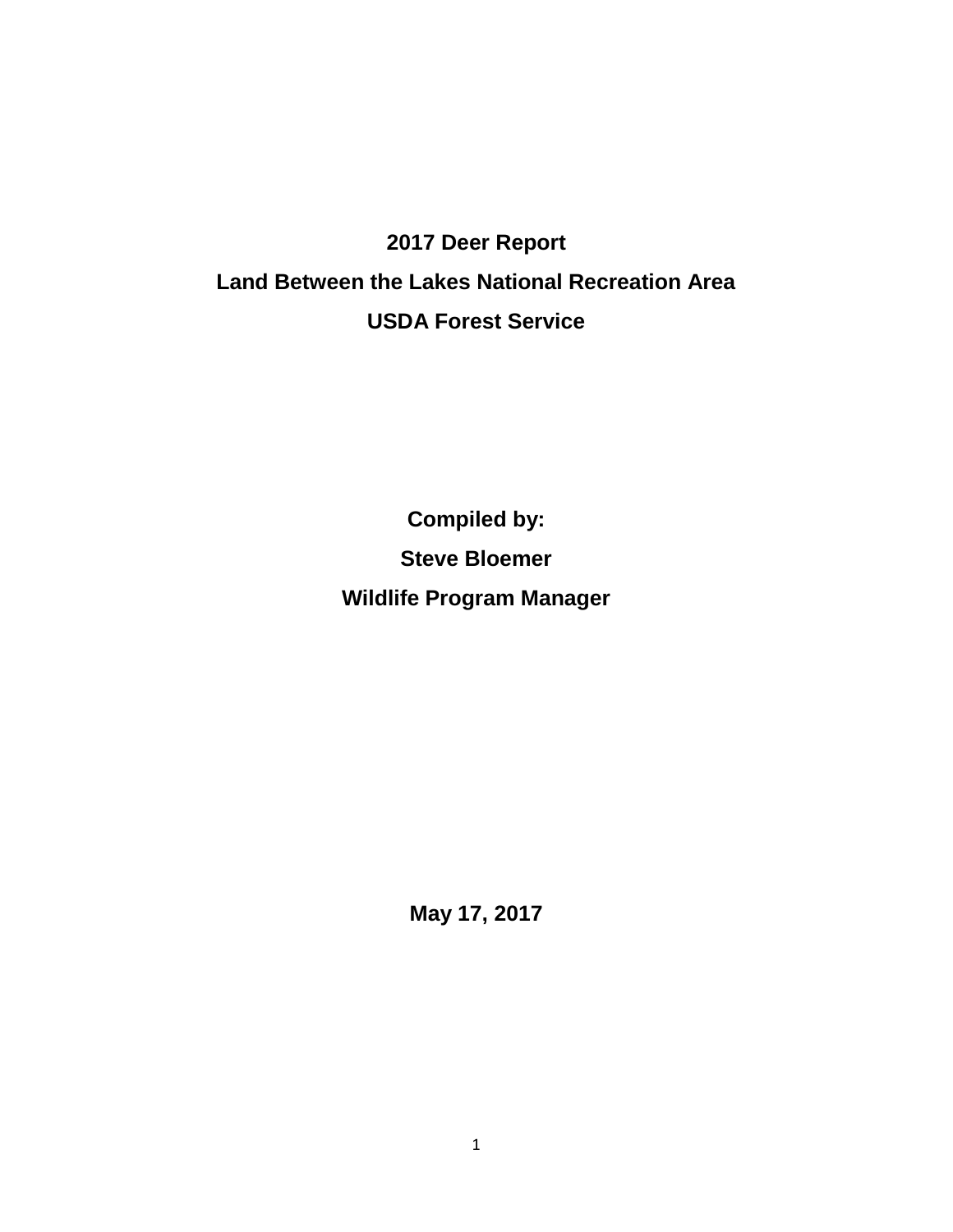#### **Acknowledgements**

Special thanks are extended to Gabe Jenkins, David Yancy, and Kentucky Department of Fish and Wildlife Resources staff for conducting herd health checks and consultation. The Southeastern Cooperative Wildlife Disease Study, University of Georgia, Athens GA, analyzed herd health samples. Thanks are extended to Larry Davis, Davis Aviation for conducting the aerial infrared survey, and Rob Kissell for analysis of infrared survey data and consultation. Land Between the Lakes staff and volunteers assisted with surveys, hunter check stations, data collection, analysis and reviews. Thanks are extended to John Westbrook, Land Between the Lakes Environmental Stewardship Department Manager, for supporting this effort.

#### **Summary**

Land Between the Lakes mission is to protect and manage the resources of the Recreation Area for optimum yield of outdoor recreation and environmental education. A healthy deer herd in balance with the habitat will provide recreational opportunities including wildlife viewing, photography and hunting.

Land Between the Lakes deer harvest was showing declining trends from 2001-2015. To address the decline, in 2016 regulations were changed so that deer were no longer bonus deer in Kentucky or Tennessee portions of Land Between the Lakes, and the archery/crossbow limit was reduced from two deer to one in Kentucky. To better assess herd status, in 2016/17 we conducted hunter surveys, herd health checks, road-based and aerial infrared surveys.

Based on aerial infrared surveys, deer densities in both state portions are relatively low. Estimates are 10 deer per square mile in Kentucky and 19 deer per square mile in Tennessee. These estimates are comparable to other heavily forested areas. Herd health checks showed deer were in fair nutritional condition, and potentially near or in excess of the carrying capacity of the habitat.

Data indicates the deer population decline is primarily due to habitat conditions. The Land Between the Lakes forest continues to mature into older-aged closed canopy forest, and open lands have decreased to 5 percent of LBL. Unless habitat management increases, deer numbers will likely continue to decline long term, along with associated recreation, education, and economic benefits.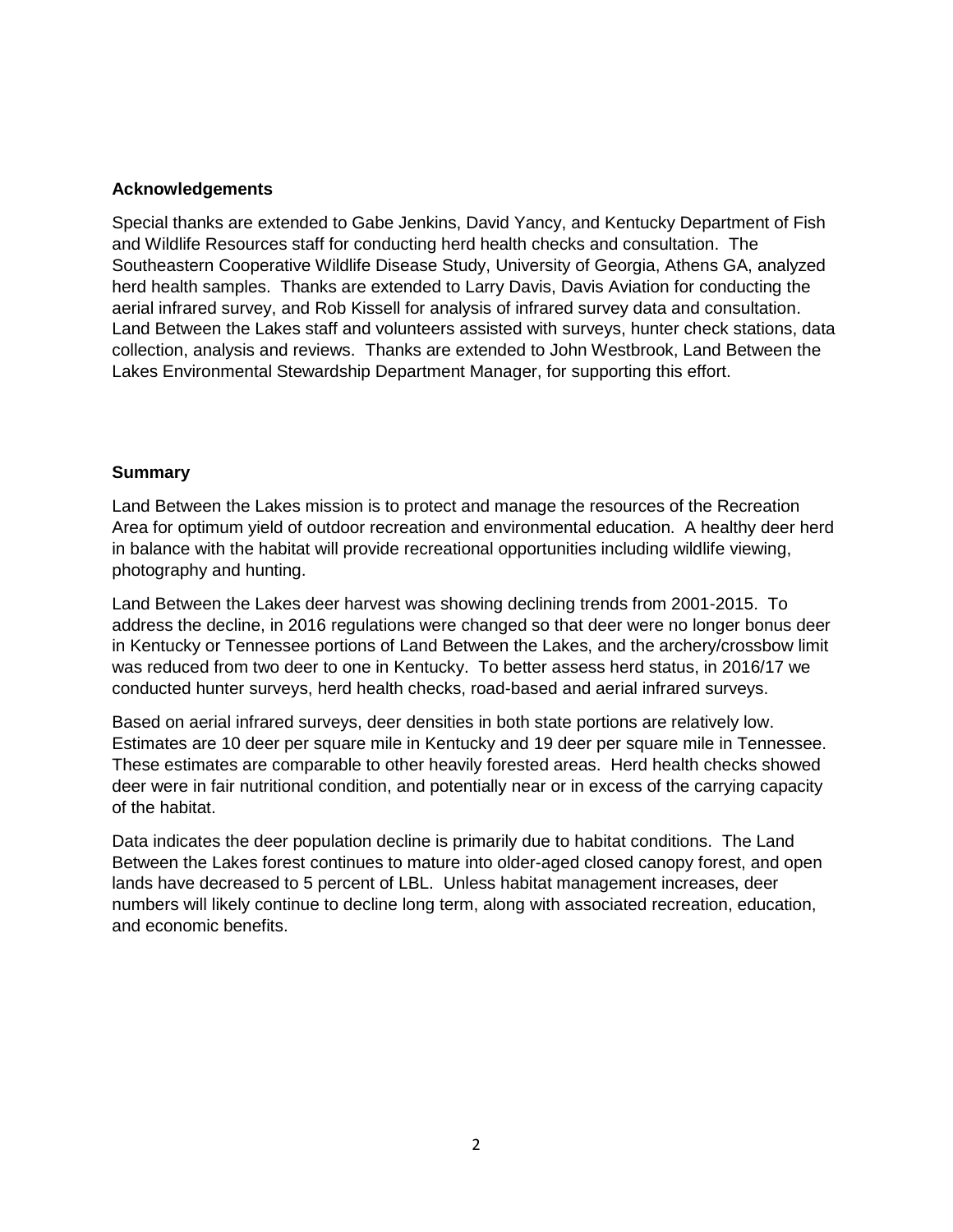#### **Mission and Goals**

White-tailed deer are an important resource at Land Between the Lakes National Recreation Area. They are popular for wildlife viewing, the number one demand game species for hunting, and a management indicator species for implementation of the Land Between the Lakes Land and Resource Management Plan (USDA Forest Service 2004).

Land Between the Lakes mission is to protect and manage the resources for optimum yield of outdoor recreation and environmental education, to help stimulate the economy of the surrounding region; and to extend the beneficial results as widely as possible. A healthy deer herd in balance with the habitat will provide many opportunities for wildlife viewing, photography, hunting and scouting. White-tailed deer enhance other recreation and education opportunities at Land Between the Lakes, and help to support tourism and the regional economy.

The goal of LBL's deer program is to maintain a healthy and sustainable deer herd, to provide opportunities for wildlife viewing and hunting, the chance to harvest quality deer, and to help support the regional economy. Along with this goal, LBL promotes ethical viewing and hunting, environmental education messages, and visitor safety.

#### **Habitat Requirements**

White-tailed deer use a variety of habitats ranging from forest to croplands. They are primarily browsers and eat a tremendous variety of plants throughout their range. Forage consumed is regionally specific and usually consists of leaves, twigs, and stems of woody plants, acorn mast, fruits, cultivated crops, grasses and forbs. Browse consumption is highest when acorn mast is scarce and lowest when acorn mast is abundant. When white-tails can afford to be selective they tend to choose the most nutritious plants (USDA Forest Service 2004b).

#### **2001-2016 Harvest Data**

Deer hunting seasons at Land Between the Lakes currently include approximately 100 days of archery and crossbow hunting from late September through early January, and up to three twoday firearm/muzzleloader quota deer hunts in each state portion. To hunt during the archery season hunters must purchase state licenses and tags and an over-the-counter Land Between the Lakes Hunter Use Permit. Currently there are no procedures in place to monitor the number of archery hunters or archery hunting effort. Firearm/muzzleloader hunters must apply online or by phone during the month of July, and be drawn for a quota deer hunt permit. Hunters are not required to check in or check out for their quota hunt, but all harvested deer are required to be checked out at on-site hunter check stations or on state telephone/online game checking systems.

We monitor trends in white-tailed deer populations through harvest data. Harvest data collected at check stations can include date, hunt area, age, sex, weight, and antler measurements. When Land Between the Lakes hunter check stations are closed, deer can be checked through state telephone/online game checking systems. Data collected through state checking systems includes date; county; public or private land; and sex of harvest.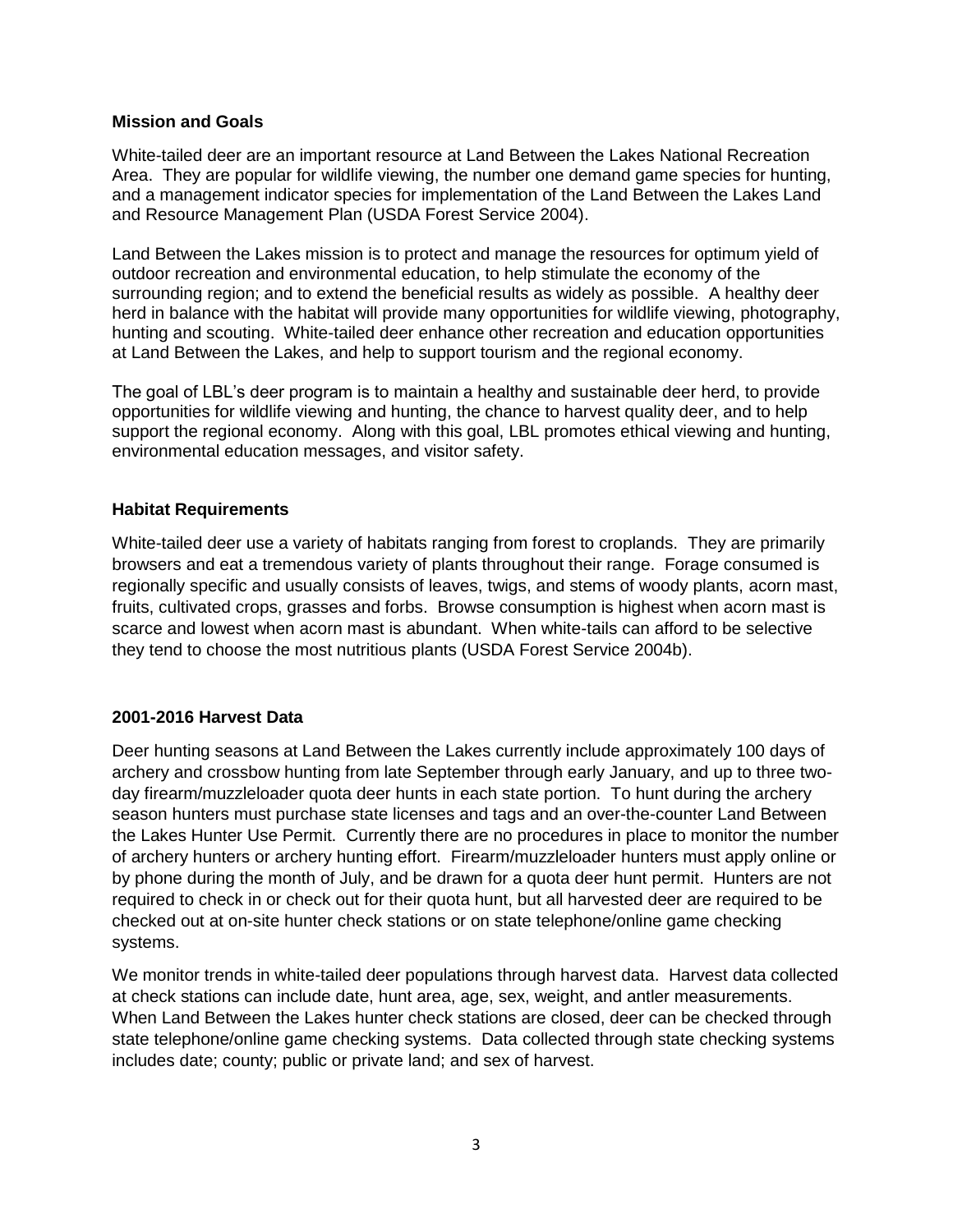A number of factors affect deer harvest trends including the number of archers who hunt each year, number of quota hunters who hunt each year, hours hunted, weather, food availability (especially acorn mast), fluctuations in deer populations, individual hunter preferences, and harvest reporting compliance.

Approximately 2/3 of Land Between the Lakes is in Kentucky and 1/3 in Tennessee, with no reciprocal agreement between the two states regarding hunting. Therefore, the deer on Land Between the Lakes are managed as the Kentucky herd and the Tennessee herd, and each is subject to different regulations, pressures, and trends. Trends for deer in Kentucky and Tennessee are discussed separately below.

#### **Trends in White-tailed Deer Population on the Kentucky Portion of Land Between the Lakes**

From 2001 to 2015, deer harvested on the Kentucky portion of Land Between the Lakes were bonus deer, which meant they did not count against statewide bag limits. This was important because Kentucky has a statewide one buck limit, and the only way to legally harvest a second buck in the state is to harvest a bonus buck on designated areas. The archery bag limit for the Kentucky portion of LBL during that time was two deer, only one of which could be an antlered buck. In 2016, deer on the Kentucky portion were no longer bonus except for youth hunts, and the archery bag limit was reduced from two deer to one deer. Figure 1 shows reported archery harvest data for the Kentucky portion of Land Between the Lakes from 2001 – 2016. (Harvest data are available in tabular format in the Appendix at the end of this report).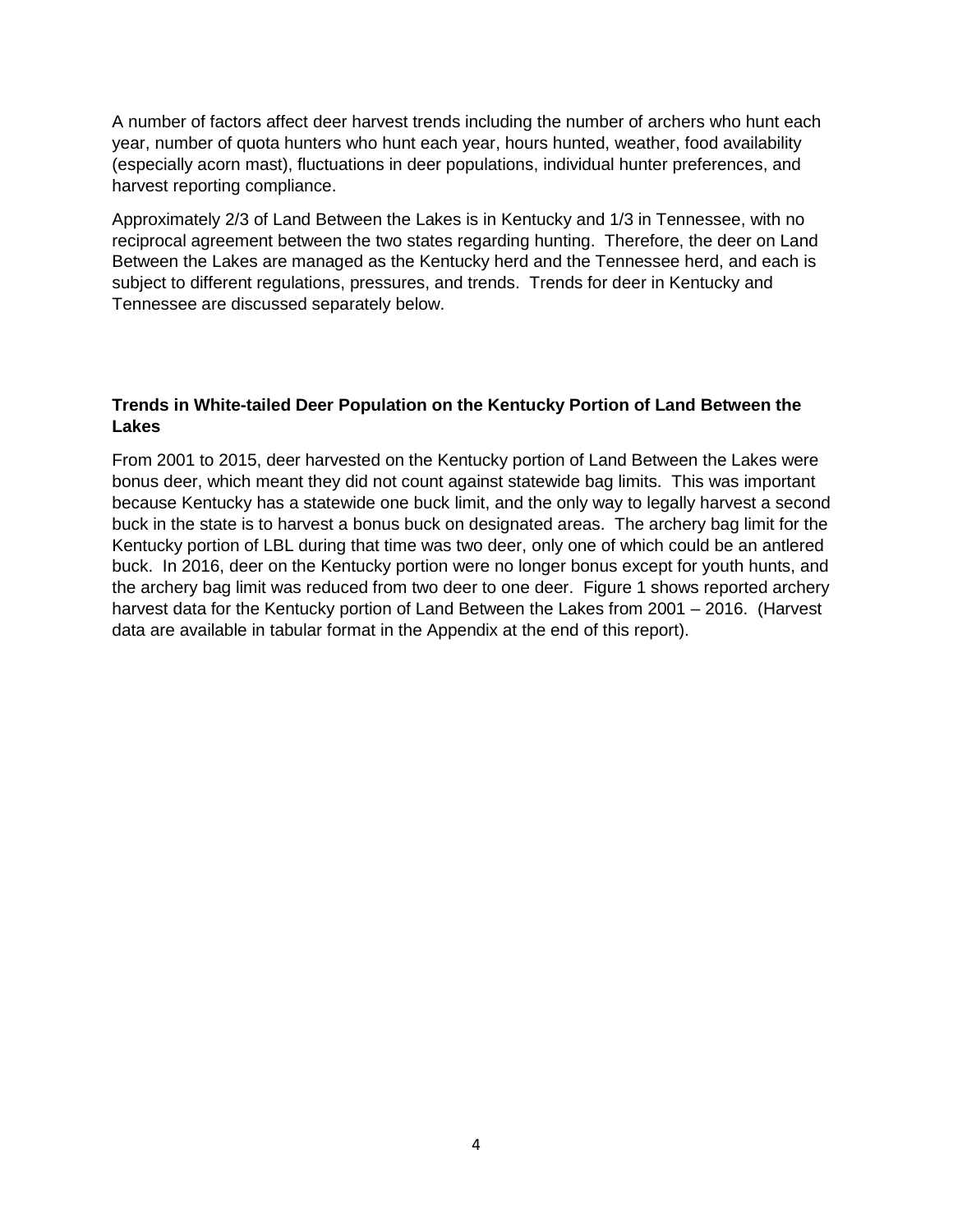

**Figure 1. Land Between the Lakes Kentucky Archery Deer Harvest 2001-2016**

Deer harvests can vary substantially from year to year for many reasons. The reported archery harvest on the Kentucky portion of Land Between the Lakes increased overall from 2001-2015. Part of the increase that we became aware of in recent years was due to deer harvested outside Land Between the Lakes being checked as Land Between the Lakes bonus deer. When the bonus deer was removed in 2016 and the bag limit reduced, the reported harvest dropped substantially.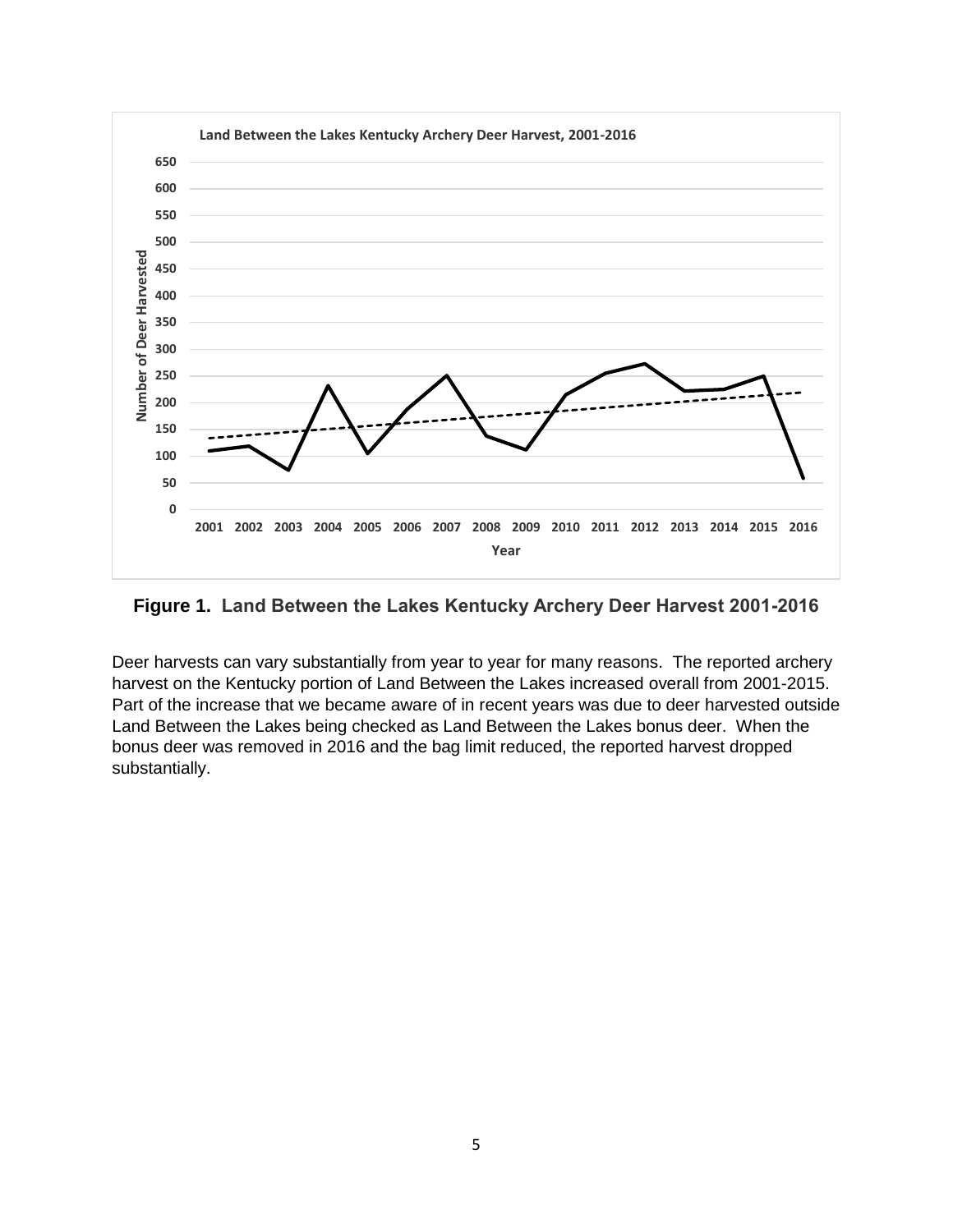

#### **Figure 2. Land Between the Lakes Kentucky Quota Hunt Deer Harvest 2001-2016**

While archery deer harvests increased, the quota hunt deer harvest decreased (Figure 2). The number of quota deer hunt permits on the Kentucky portion of Land Between the Lakes was reduced beginning in fall of 2009 as will be explained below. Also, there was a gradual but steady decrease in the number of youth quota deer hunt applicants, youth permits issued, and deer harvested by youth.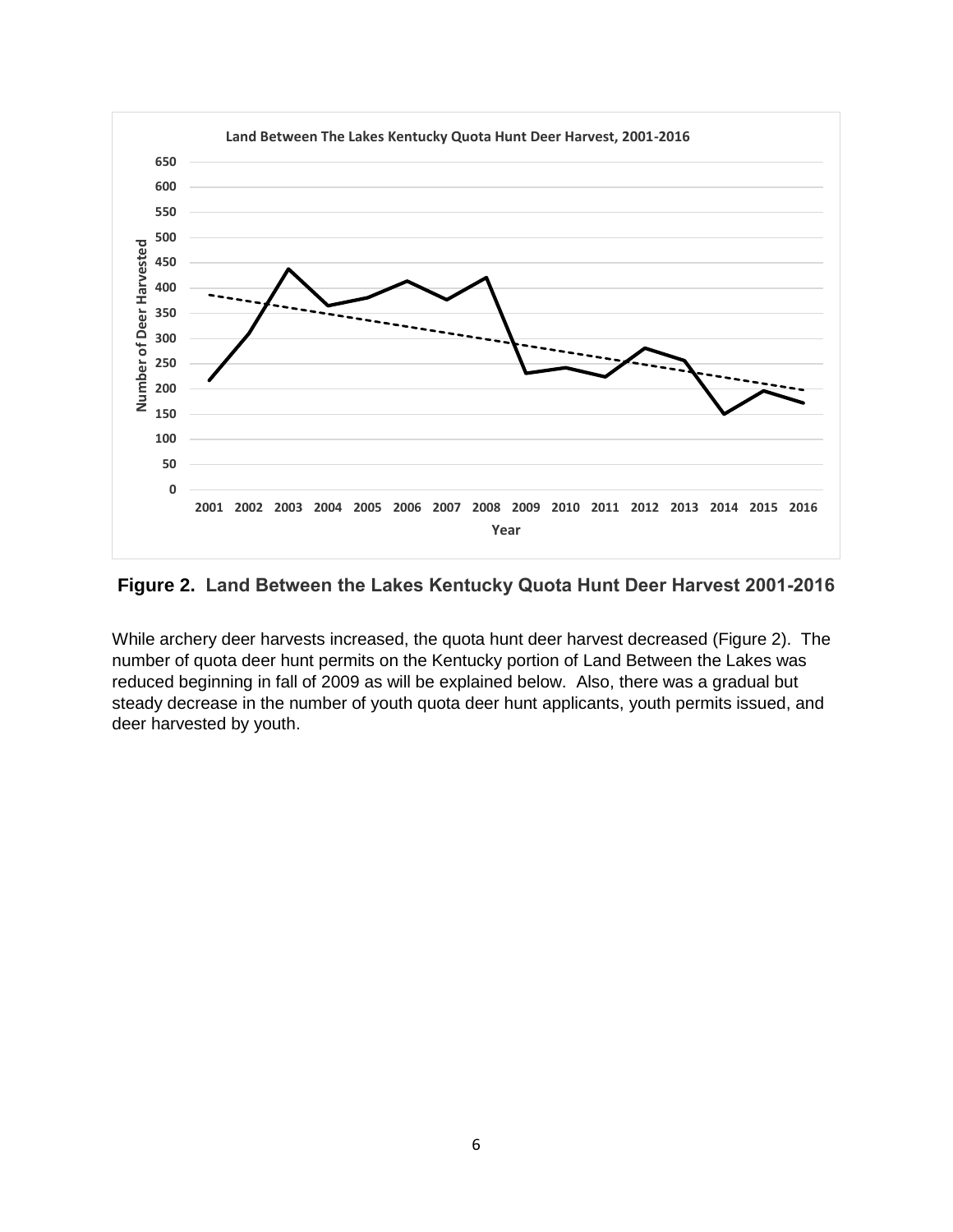

**Figure 3. Land Between the Lakes Kentucky Total Deer Harvest 2001-2016**

The total reported harvest for the Kentucky portion of Land Between the Lakes in Figure 3 shows a decreasing trend in the number of deer harvested from 2001 to 2016. A number of factors likely contributed. In 2007 there was a large-scale outbreak of Epizootic Hemorrhagic Disease (EHD) in North America including Land Between the Lakes, and numerous dead deer were reported. There was also a severe ice storm in January of 2009. As a result of a downward trend in deer harvest numbers following those events, one of three Kentucky quota hunts was dropped beginning in 2009. There was another EHD outbreak in the midwest in 2012 and a few suspected cases of dead deer were reported on Land Between the Lakes that year, but not the large numbers as were found in 2007.

Even after eliminating one quota hunt, incidental reports from hunters in the field and at check stations indicated growing hunter dissatisfaction with the number of deer observed and lack of deer sign on the Kentucky portion of Land Between the Lakes. LBL staff were seeing fewer deer than in the past, and deer/auto collisions decreased also.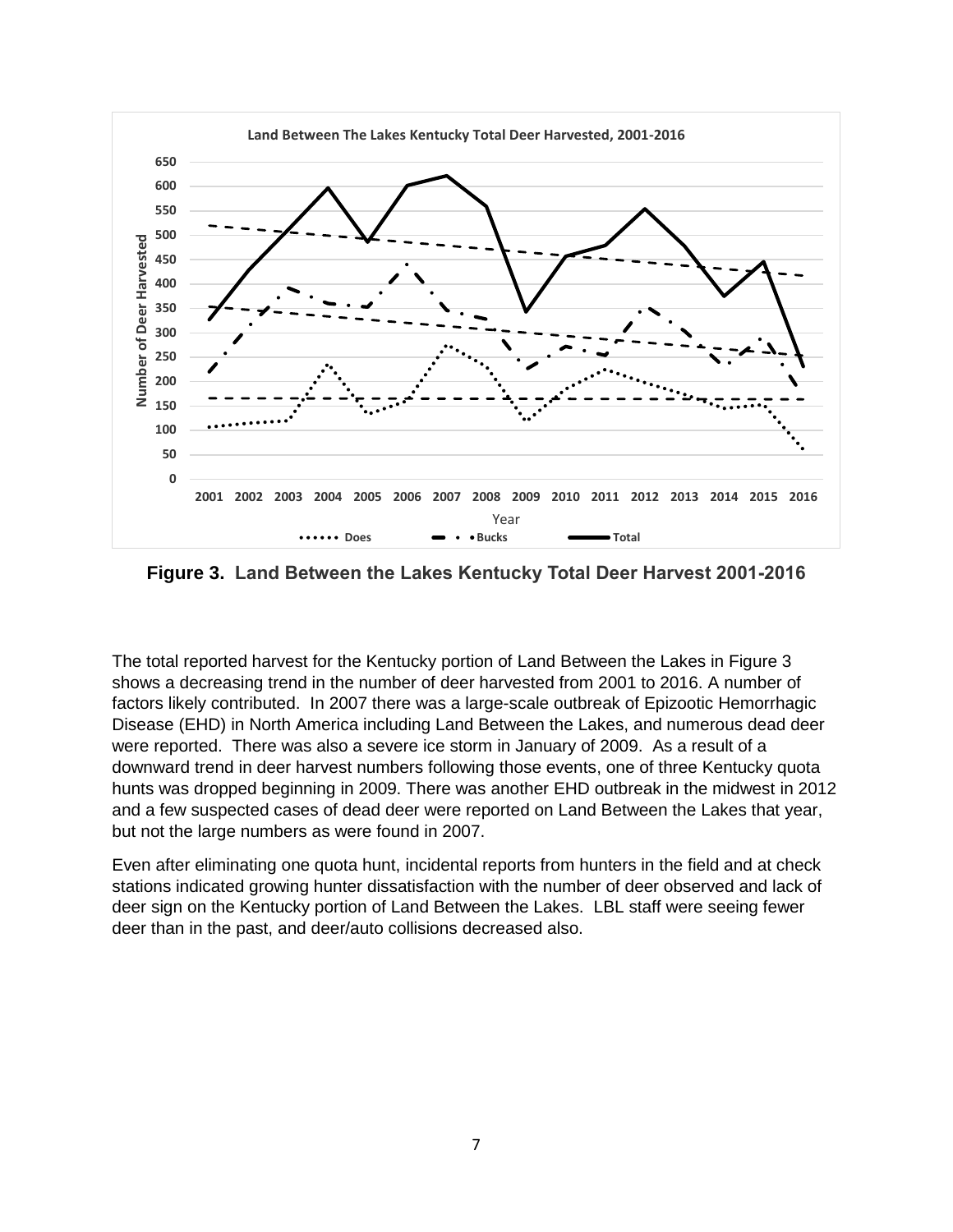#### **Trends in White-tailed deer population on the Tennessee Portion of Land Between the Lakes**



The following graphs show reported archery, quota hunt, and total harvest data for the Tennessee portion of Land Between the Lakes from 2001 – 2016.

**Figure 4. Land Between the Lakes Tennessee Archery Deer Harvest 2001-2016**

While deer harvests can vary substantially from year to year, the archery harvest on the Tennessee portion of Land Between the Lakes in Figure 4 decreased during the past 16 years. LBL law enforcement officers reported that the amount of archery hunting pressure on the Tennessee portion of Land Between the Lakes appeared to be relatively consistent over the past several years.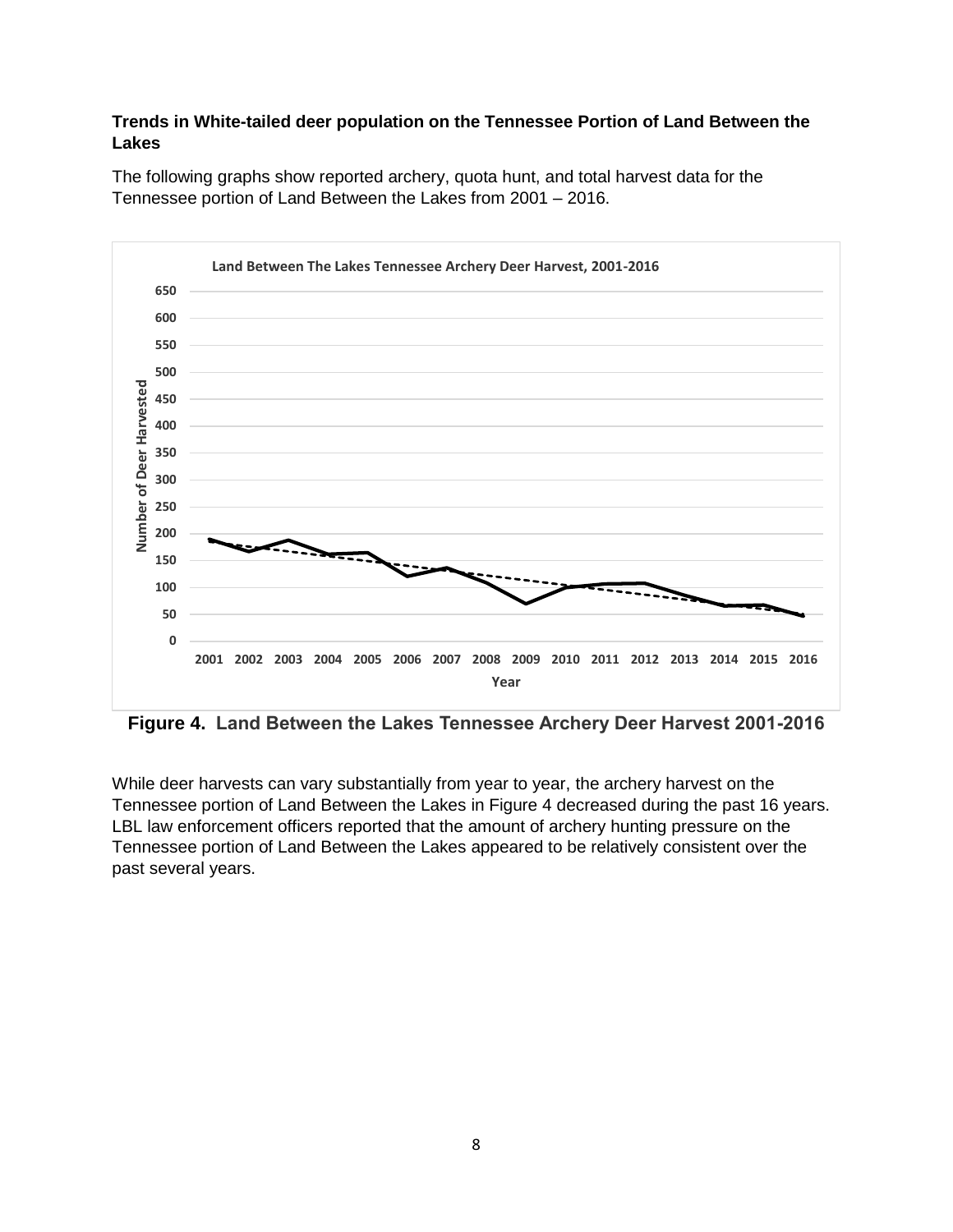

#### **Figure 5. Land Between the Lakes Tennessee Quota Hunt Deer Harvest 2001-2016**

The number of deer harvested on Tennessee quota hunts In Figure 5 also decreased since 2001. The number of quota permits issued has remained relatively consistent during the 16 year period except for a gradually decreasing number of youth hunt applicants, fewer youth permits issued, and fewer deer harvested by youth.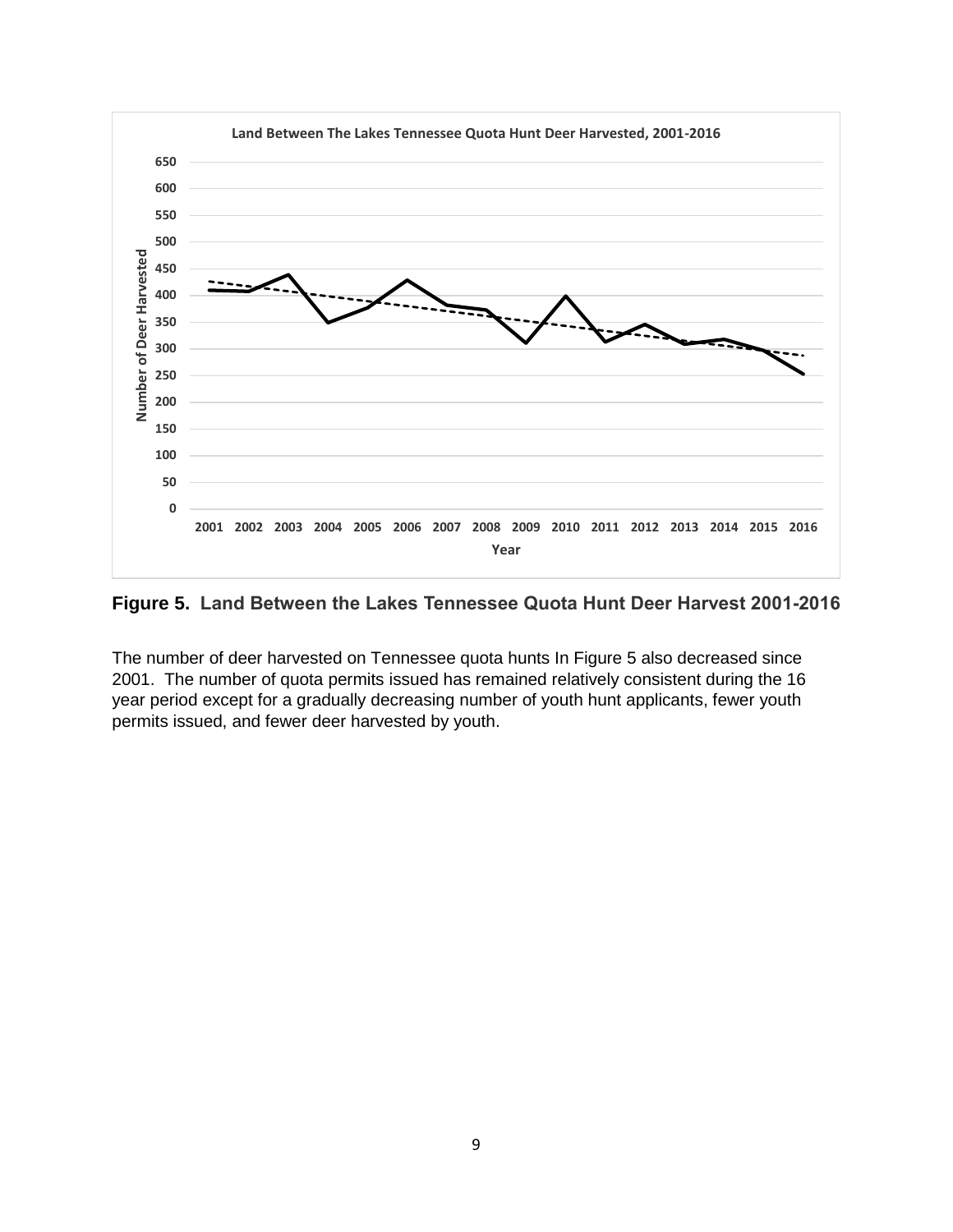

**Figure 6. Land Between the Lakes Tennessee Total Deer Harvest 2001-2016**

The total harvest for the Tennessee portion of Land Between the Lakes in Figure 6 shows a declining trend from 2001 to 2016. From 2001 to 2015, deer harvested on the Tennessee portion of Land Between the Lakes were bonus deer, and did not count against statewide bag limits. Also in 2015 the statewide limit for bucks in Tennessee went from three to two. In 2016, bonus deer were removed for the Tennessee portion of LBL except for youth hunts, but the archery bag limit remained 2 deer, only one of which could be an antlered buck.

Incidental reports from hunters in the field and at check stations indicated gradually growing hunter dissatisfaction with the number of deer observed, and fewer mature bucks being harvested on the Tennessee portion of Land Between the Lakes. More deer were being seen on the Tennessee portion than on the Kentucky portion, but not the number of deer as in the past, and reported deer/auto collisions were fewer on the Tennessee portion as well.

#### **Harvest and Reporting Issues**

LBL extends over 270 square miles in two states, has 465 miles of forest system roads and 300 miles of hiking, biking, horse, and off-highway-vehicle trails. In addition to protecting the health and safety of more than 1.5 million visitors annually, Forest Service law enforcement officers and Kentucky and Tennessee Fish and Wildlife officers are tasked with enforcing hunting and fishing regulations on Land Between the Lakes. These officers do an outstanding job with the resources they have available.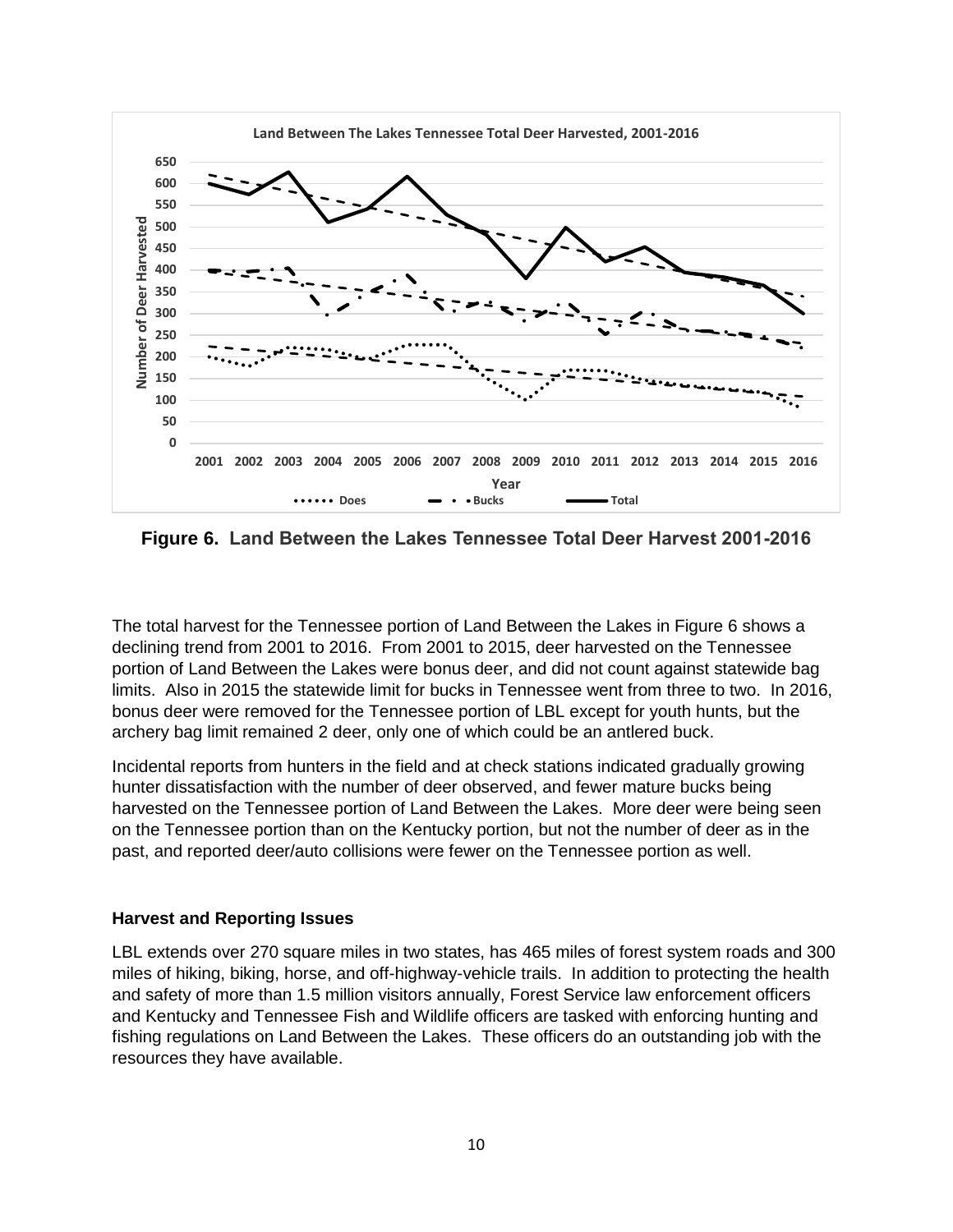Even though the majority of hunters hunt legally and ethically, there are potential problems with harvest data, which can include:

- Unreported harvest from illegal poaching (these are poachers not hunters);
- persons harvesting deer during legal seasons and not checking them out;
- persons harvesting deer during legal seasons but incorrectly checking them on state automated systems so the deer doesn't get reported as harvested on Land Between the Lakes;
- prior to 2016, persons harvesting deer outside of Land Between the Lakes and checking them on state automated checking systems as Land Between the Lakes bonus deer, artificially inflating the harvest.

### **2016 Hunter Survey Data**

Hunters are not required to check-in before hunting, or check-out after hunting unless they harvest a deer. In order to get additional data, all hunters who were issued quota hunt permits in 2016 were emailed a link to complete survey information following their hunt.

Hunters responded as follows:

- Hunters from 41 states are in our quota hunt application database. Hunters from 16 states responded to the 2016 quota deer hunt survey;
- 964 hunters completed the survey with a 95% confidence level of +/- 3.75%;
- Average distance driven by hunters was 170 miles, with hunters driving as far as 1200 miles to hunt the 2016 quota deer hunt;
- They hunted an average of 13 hours during their 2-day quota hunt in 2016;
- Bucks seen per hour averaged 0.08, does per hour 0.23, unclassifiable deer per hour 0.08, for total deer seen per hour 0.38. The rates for number of deer seen per hour were slightly higher in the Tennessee portion than in Kentucky. These rates are relatively low for western Kentucky and Tennessee, but are comparable to other heavily forested areas such as Pennyrile Forest in western Kentucky (Kentucky Department of Fish and Wildlife Resources 2016 survey data).

#### **Coyote Predation**

Coyotes came into Land Between the Lakes around the late 1970s or early 1980s and have become well-established on the peninsula. They are predators of white-tailed deer, especially fawns, and many studies have looked at their potential impacts on deer herds.

Estimates of fawn survival vary widely across the white-tailed deer's range, and are affected by habitat, deer density, predator density, and other factors. Some studies have shown fawn survival rates below 50% in forested landscapes (Vreeland et. al. 2004, McDermott 2017), with coyotes taking a significant portion of those fawns. Coyotes may also reduce deer recruitment independent of direct predation (Cherry et al 2016).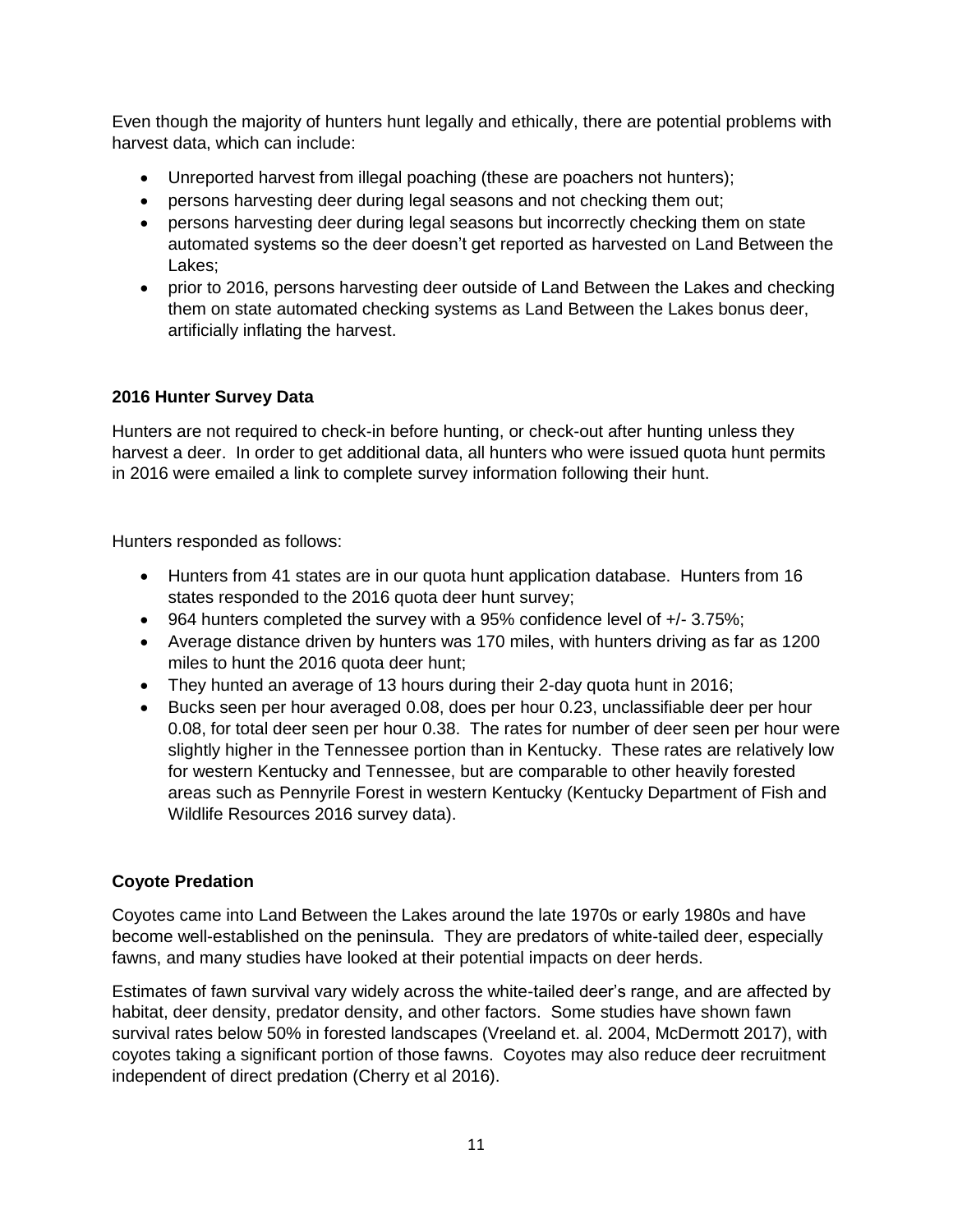A fawn survival study was recently completed in eastern Kentucky (McDermott 2017) in a heavily forested landscape with relatively low deer densities (<10 deer per square mile). Fawn survival to 4 months of age was estimated at 43%, which is consistent with other areas in the Midwest and Southeast. Predation, including suspected predation events, accounted for 80% of all fawn mortalities in their study area. Coyotes were responsible for up to 61.5% of predation deaths, and bobcats 38.5%. Other sources of fawn mortality for the remaining 20% included abandonment, hay cutters, and vehicle collisions. Recruitment into the huntable population was estimated at 0.58 fawns/doe.

We do not have estimates of coyote abundance or fawn survival on Land Between the Lakes. Hunters can harvest coyotes during any hunting season but are not required to report their harvest. Trappers have a very limited season on Land Between the Lakes and the trapper harvest of coyotes has been low, especially in recent years with low fur prices.

#### **Road-Based and Aerial Infrared Surveys**

Infrared thermal imaging equipment is able to record images of deer at night without the use of supplemental light. The Forest Service in 2010 began conducting road-based Infrared surveys on the Tennessee portion of Land Between the Lakes in cooperation with the Tennessee Wildlife Resources Agency. In 2011 these surveys were added in the Kentucky portion as well.

The surveys are conducted along most accessible roads in Land Between the Lakes. Surveyors drive the sample routes after dark with an Infrared thermal imager to locate, classify, and count deer. A spotlight and laser rangefinder are then used to measure the distance to the deer.

Road-based infrared surveys are subject to several biases, and variability of data is fairly high. In February 2017, an aerial infrared survey was conducted to validate road-based survey results and provide more accurate and precise population estimates.

The following summary contains analysis of both road-based and aerial infrared surveys (Kissell 2017):

#### **Summary**

Land Between the Lakes National Recreation Area (LBL) required an independent population estimate of white-tailed deer (*Odocoileus viginianus*) to assess the roadbased distance sampling method used for the previous 7 years. Twenty transect lines were surveyed using a fixed-wing aircraft to collect thermal infrared imagery. Those data were provided by Davis Aviation as a count. The imagery provided was used to estimate a population density and a detection rate for each state using distance sampling. The population densities estimated were 0.016 deer per acre (10.2 deer/square mile) for Kentucky and 0.030 deer/acre (19.2 deer/square mile) for Tennessee. The average detection rate was 85.3% and 89.4% for Kentucky and Tennessee, respectively. Observations from a qualitative examination of the vegetation in late March supported the low estimated densities. Continuation of road-based population estimation concurrent with aerial-based population estimation would provide a measure of bias, should there be any, with which to correct road-based population estimates across time, both recent and future.

There is a lack of understory vegetation, or even potential for understory vegetation in most areas, to meet the nutritional and cover needs of deer. Wildlife openings and areas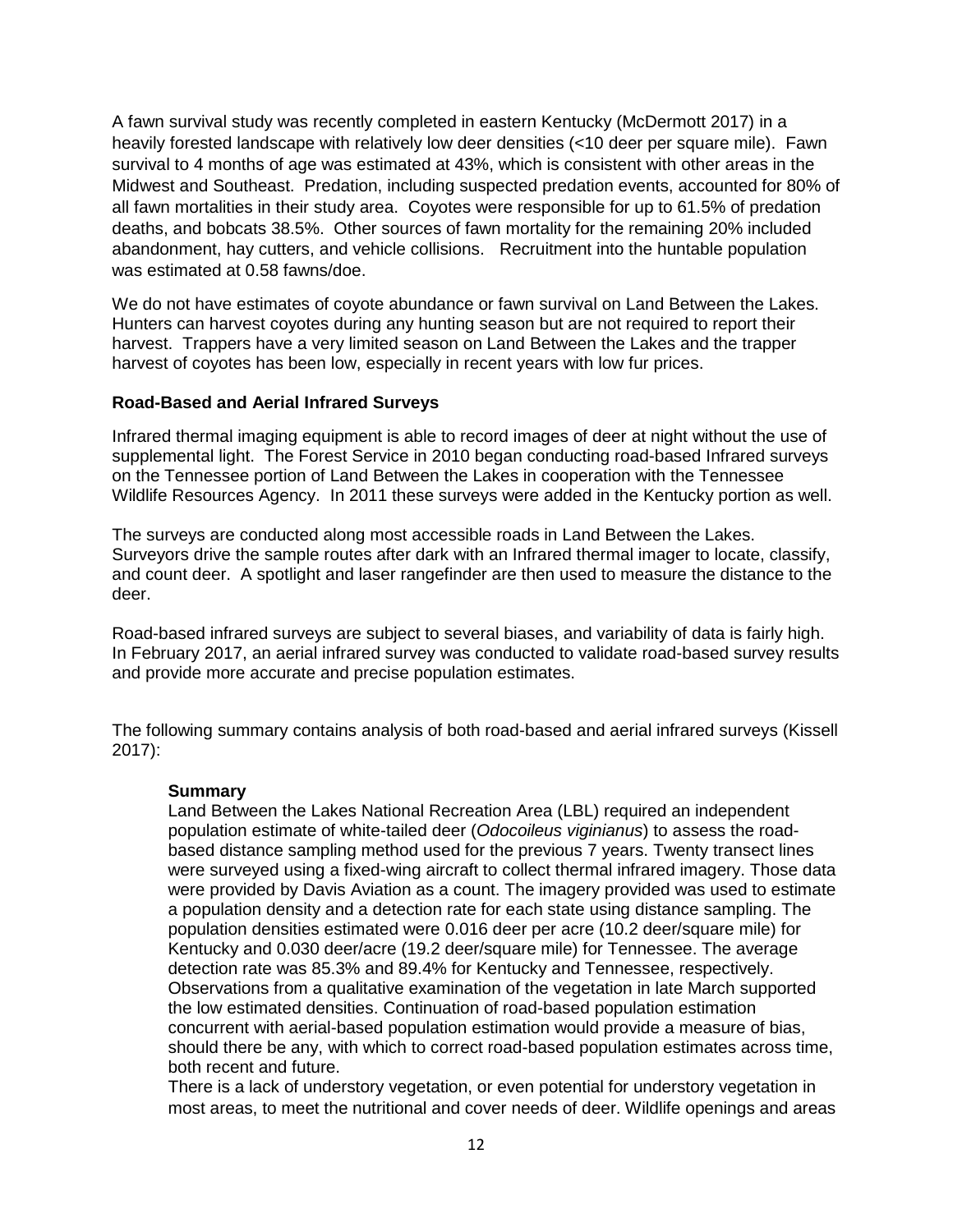associated with agricultural fields are the only locations where the habitat for deer may be considered "good habitat." The apparent main cause of low deer densities on LBL is habitat related. Proven habitat management practices will be required to maintain and increase the deer population size on LBL.

Table 2. Distance sampling results for white-tailed deer using road-based and aerial data collected during late winter, 2010-2016, for Land Between the Lakes National Recreation Area. Acronym definitions are given below the table.

| <b>State</b> | Method           | Year | N LCL | N    | N UCL | D LCL | D    | D UCL | %CV  |
|--------------|------------------|------|-------|------|-------|-------|------|-------|------|
| <b>KY</b>    | Road-based       | 2011 | 2741  | 3938 | 5658  | 16.6  | 23.8 | 34.2  | 18.0 |
|              | Road-based       | 2012 | 1714  | 2573 | 3863  | 10.4  | 15.5 | 23.3  | 20.5 |
|              | Road-based       | 2013 | 2915  | 4310 | 6370  | 17.6  | 26.0 | 38.5  | 19.2 |
|              | Road-based       | 2014 | 1116  | 1678 | 2523  | 6.7   | 10.1 | 15.2  | 20.4 |
|              | Road-based       | 2015 | 2126  | 3239 | 4935  | 12.8  | 19.6 | 29.8  | 21.1 |
|              | Road-based       | 2016 | 2174  | 3293 | 4990  | 13.1  | 19.9 | 30.1  | 21.0 |
|              | Road-based       | 2017 | 1528  | 2304 | 3472  | 9.2   | 13.9 | 21.0  | 20.5 |
|              | <b>Aerial IR</b> | 2017 | 1485  | 1681 | 1902  | 9.0   | 10.2 | 11.5  | 6.1  |
| TN           | Road-based       | 2010 | 1267  | 2359 | 4392  | 12.4  | 23.1 | 43.0  | 29.9 |
|              | Road-based       | 2011 | 2812  | 4052 | 5839  | 27.5  | 39.7 | 57.2  | 17.8 |
|              | Road-based       | 2012 | 1918  | 2780 | 4029  | 18.8  | 27.2 | 39.5  | 18.2 |
|              | Road-based       | 2013 | 3398  | 4621 | 6286  | 33.3  | 45.3 | 61.6  | 15.1 |
|              | Road-based       | 2014 | 2586  | 3922 | 5949  | 25.3  | 38.4 | 58.3  | 20.4 |
|              | Road-based       | 2015 | 3056  | 4325 | 6121  | 29.9  | 42.4 | 60.0  | 16.9 |
|              | Road-based       | 2016 | 2237  | 3178 | 4515  | 21.9  | 31.1 | 44.2  | 17.5 |
|              | Road-based       | 2017 | 1576  | 2248 | 3208  | 15.4  | 22.0 | 31.4  | 17.6 |
|              | <b>Aerial IR</b> | 2017 | 1620  | 1893 | 2212  | 16.6  | 19.2 | 22.4  | 7.6  |

N LCL - 95% lower confidence limit for the estimated number of deer.

N – Estimated number of deer.

N UCL – 95% upper confidence limit for the estimated number of deer.

D LCL – 95% lower confidence limit for density (number of deer per square mile).

D – Density of deer (number of deer per square mile)

D UCL – 95% upper confidence limit for density (number of deer per square mile).

D CV – Percent coefficient of variation of density. (Lower %CV indicates more precise estimate)

#### **2016 Herd Health Checks**

The Kentucky Department of Fish and Wildlife Resources, assisted by the Forest Service, collected 12 deer for herd health checks on August 15, 2016. Four deer were collected from each county, resulting in eight deer collected in Kentucky and four deer in Tennessee. Samples were submitted to the Southeastern Cooperative Wildlife Disease Study at the University of Georgia for examination and testing. The following results are from their report (Fenton 2017):

The deer are generally in fair nutritional condition. The average abomasal parasite count (APC) of the 12 deer was 1063. The average for 8 deer collected in KY was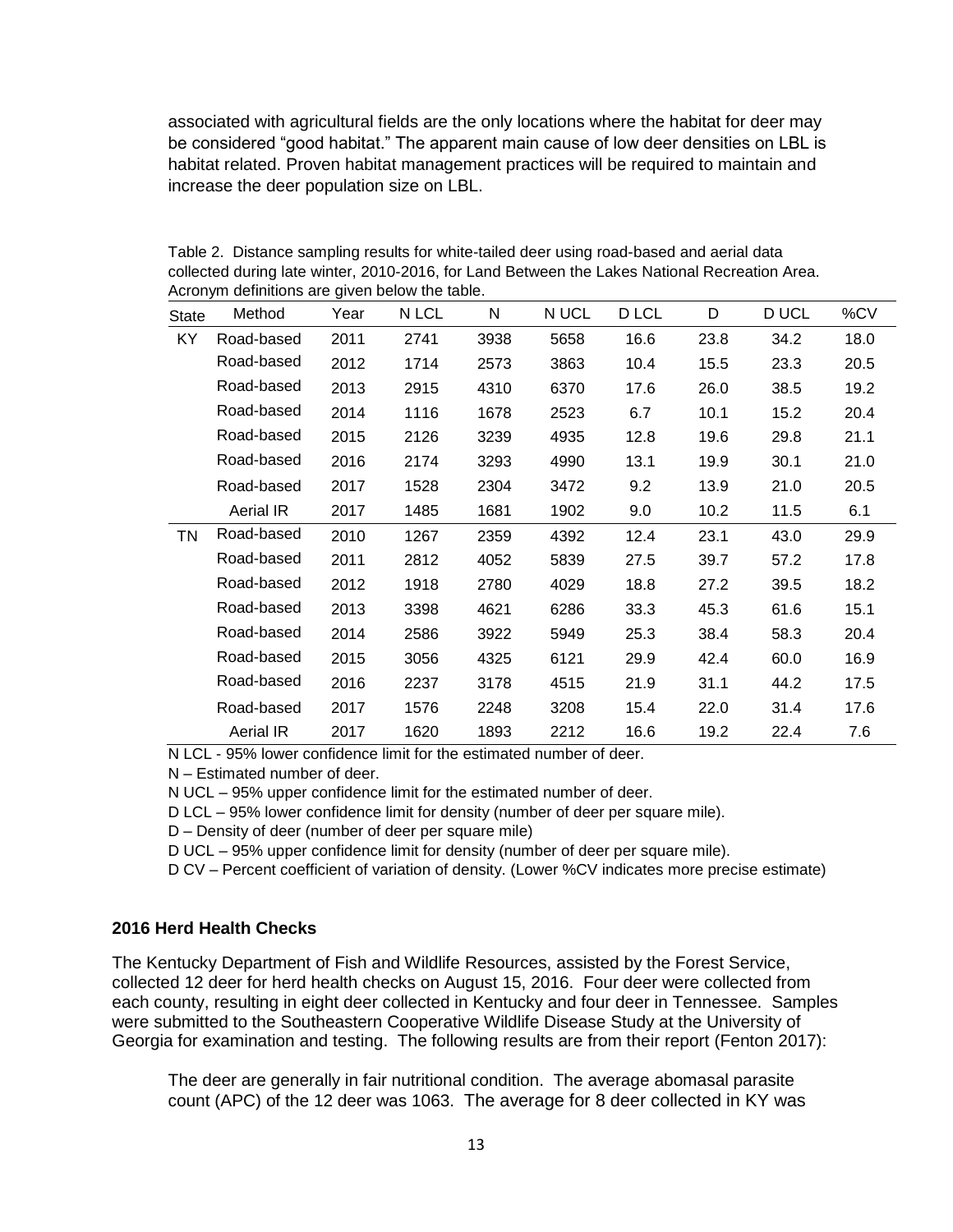780, the average for 4 deer collected in TN was 1630. The individual counts ranged from 60 to 3080. An average APC of 1000-2000 suggests a deer population that potentially is in excess of the carrying capacity of the habitat. Based on APC data and nutritional condition, the herd is possibly near or has exceeded nutritional carrying capacity.

Only 2 of 12 deer were positive for antibodies to epizootic hemorrhagic disease and bluetongue viruses, which suggests that this herd could be susceptible to an outbreak. Epizootics of hemorrhagic disease typically occur at long intervals, but cannot be reliably predicted. There are no management actions that are known to be helpful in regard to hemorrhagic disease.

Ticks were collected from all of the deer sampled. The majority of ticks were identified as lone star ticks, *Amblyomma americanum* (adults, nymphs, and larvae). Adult *Ixodes scapularis, blacklegged* ticks, were found on two deer in low numbers. A small number of adult *Amblyomma maculatum,* the gulf coast tick, were detected on one deer, which is an unusual finding in Kentucky.

In addition to the above herd health check, deer weights are collected at check stations during quota hunts. Average yearling buck weights can serve as an indicator of herd condition. From 2001-2016 there was a gradual decline in yearling buck weights (Appendix) that was consistent across Land Between the Lakes. During that period, average yearling buck field-dressed weights decreased approximately 10 pounds in the Kentucky portion, and 8 pounds in the Tennessee portion. Since this was consistent across Land Between the Lakes, it points to an area-wide issue of declining nutrition as a likely cause.

#### **Habitat Management**

White-tailed deer use a variety of habitats ranging from forest to grassland to croplands. They are primarily browsers and eat a variety of plants. Active forest and open lands management are critical for providing quality deer habitat.

At the time of LBL's inception in the early 1960's, LBL was approximately 18 percent open land, consisting mostly of farmland (cropland and pastures) and old home places. Virtually all of LBL forest had been previously cut, and fire was used by landowners to help keep their land open (Chester and Fralish 2002).

The Tennessee Valley Authority managed Land Between the Lakes from its establishment in 1964 until transfer to the Forest Service in 1999. While the Tennessee Valley Authority developed and implemented several resource management plans during its tenure, none of its plans kept up with annual growth of the forest (Chester and Fralish 2002). There were challenges to forest management which led to a shutdown of the logging program in 1992, until completion of a new Natural Resources Management Plan (Tennessee Valley Authority 1994). The plan included 25% of LBL (approximately 42,000 acres) set aside as Core Areas. Core Areas receive little to no management and serve as benchmarks or experimental controls for comparative studies with actively managed acres. During Tennessee Valley Authority management, foresters recognized that the forest was trending towards mature forest condition, that conversion to maple was occurring on sites that historically supported oak-hickory, and the challenge of bringing back the young-growth forest component (Chester and Fralish 2002).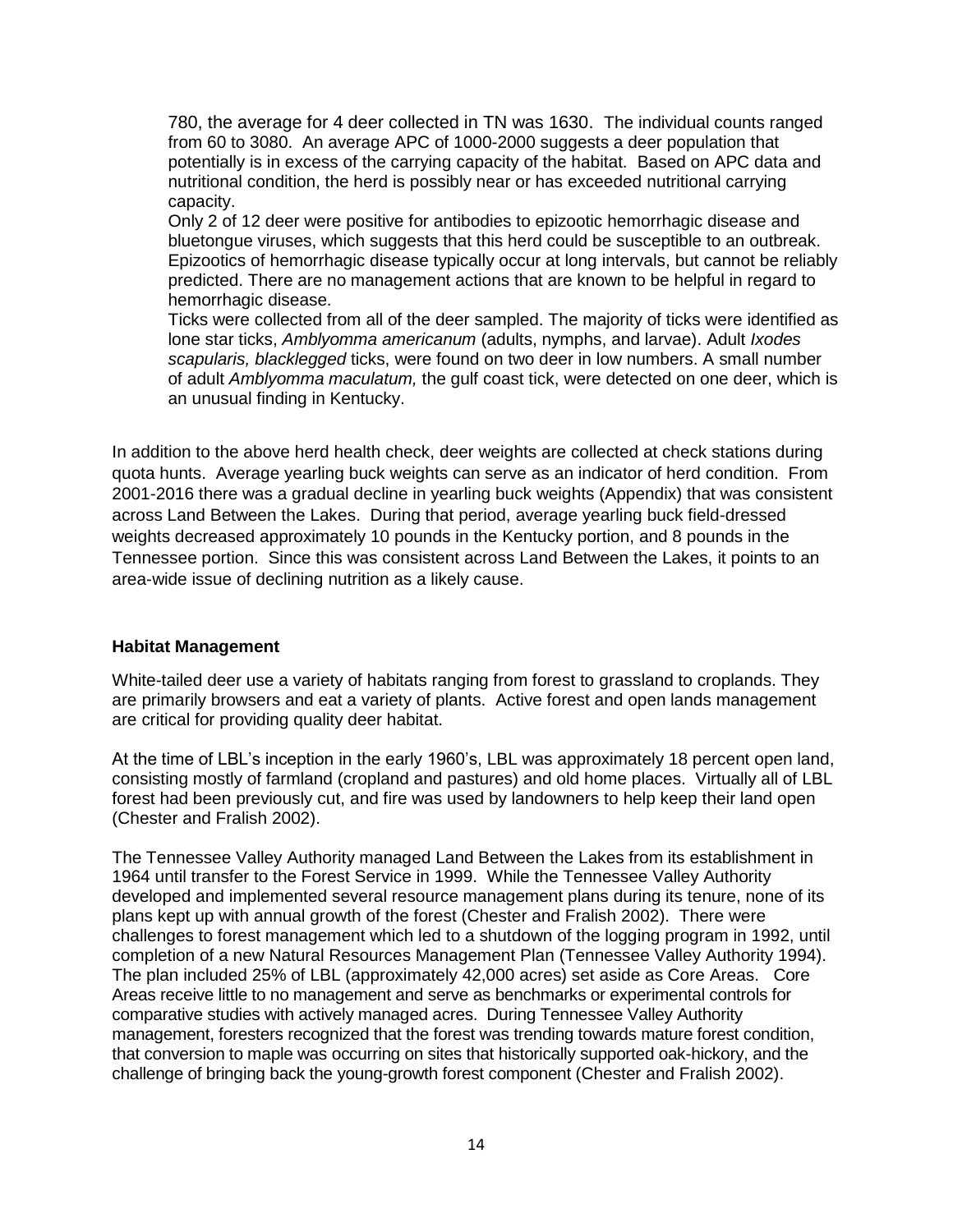#### *Land Between the Lakes Forest Trends*

Land Between the Lakes is more than 90 percent forested and forest conditions are trending toward middle to late successional forest (USDA Forest Service 2015). The mature closed canopy structure remains the dominant structure type. Over the last 10 years Land Between the Lakes has treated 3% of the forested landscape. Our current amount in early successional forest structure is less than the 2004 Area Plan desired condition. To date we have created only 237 acres of this habitat, and these acres will transition into young forest conditions in a few years.

Overall at Land Between the Lakes, mature closed oak forest still remains the dominant structure type. This mature forest is predisposed to stresses, such as insects and disease related to forest health issues. The absence of early successional stages affects resiliency in terms of forest health as a whole because early successional forests are better able to recover from catastrophic weather events such as tornados, ice storms, and other natural events.

There are fewer acres of young, regenerating forests across all forest communities, and more acres aging into middle age and mature structure types. Land Between the Lakes has not achieved the 10-year objectives for forest management in the 2004 Area Plan.

There are no new timber sale contracts or stand improvement contracts for 2015 - 2017 to date, as we focused on collaborative efforts with the public.

#### *Land Between the Lakes Open Land Trends*

As of 2017, open lands cover approximately 8,400 acres, which is about 5 percent of Land Between the Lakes (E. Raikes, pers comm.). Approximately 2900 acres (1.7 percent) are cultivated in row crops and wildlife plantings. The remaining 5500 acres (3.2 percent) are various grassland types including hayfields, road and utility right-of-ways, early successional wildlife openings, and native warm season grasses.

The 2004 Area Plan states that we had approximately 10,646 acres in open lands. When the acreage was assessed for the 2004 Area Plan, we counted all the acreage that could benefit wildlife. Per that assessment, we included open lands in the Core areas. Open lands are not managed in Core areas, and those acres have since reverted to forest and been taken out of open lands habitat acreage. The acreage of cultivated lands have decreased by about 30 percent from 2004. This is a result of land taken out of cultivation for increased protection of riparian corridors, establishment of field borders, and fields or portions of fields not being cost effective to manage. Additionally, some fields have grown up into forest because of small size, remote location, and poor access. Acres of open land have also decreased due to natural encroachment of surrounding forest into openings over time. Finally, current technology, including maps and satellite imagery, is able to more accurately assess open land acreage, which may also account for some of the loss.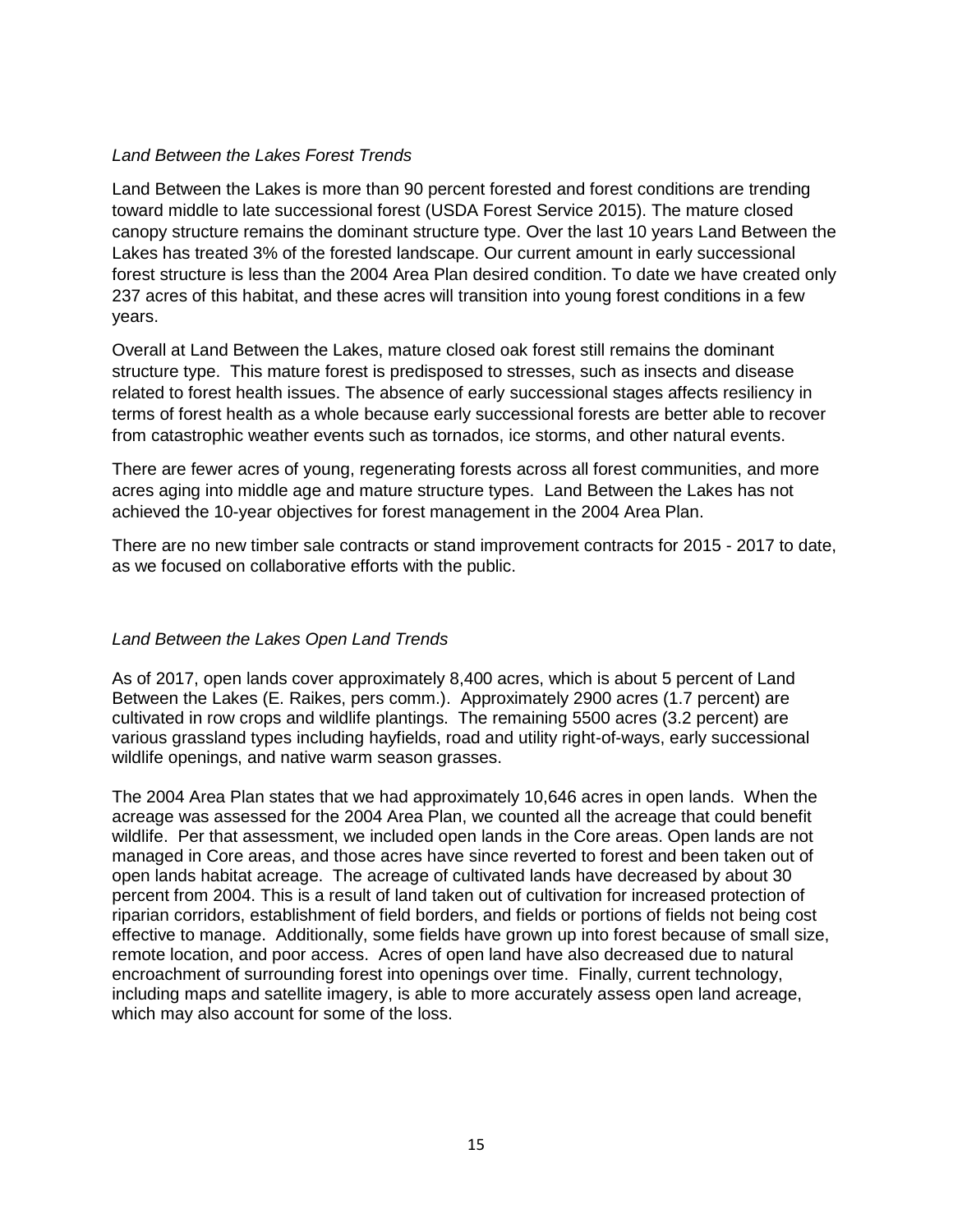#### *Land Between the Lakes Prescribed Burning*

Goal 5 of the Area Plan states, "Active management techniques will include the increased use of prescribed fire, which is documented to sustain native ecological communities and improve habitat for many wildlife species."



**Figure 7. Prescribed Fire Treatments**

In 2010 favorable conditions supported an increase in alignment with desired goals of the 2004 Area Plan resulting in 14,866 acres of prescribed fire treatment. From 2011 to 2014, acres treated were within a 5,000 acre annual average. This is below the Area Plan goal due primarily to unfavorable environmental conditions that were prohibitive in meeting desired objectives. These conditions included weather, moisture of the vegetation, and wind speed and direction for smoke dispersal (USDA Forest Service 2015).

In summary, as a result of Core Areas not being managed, and the inability to meet forest, open land, and prescribed fire goals, habitat for early successional species, including white-tailed deer, continues to decrease on Land Between the Lakes.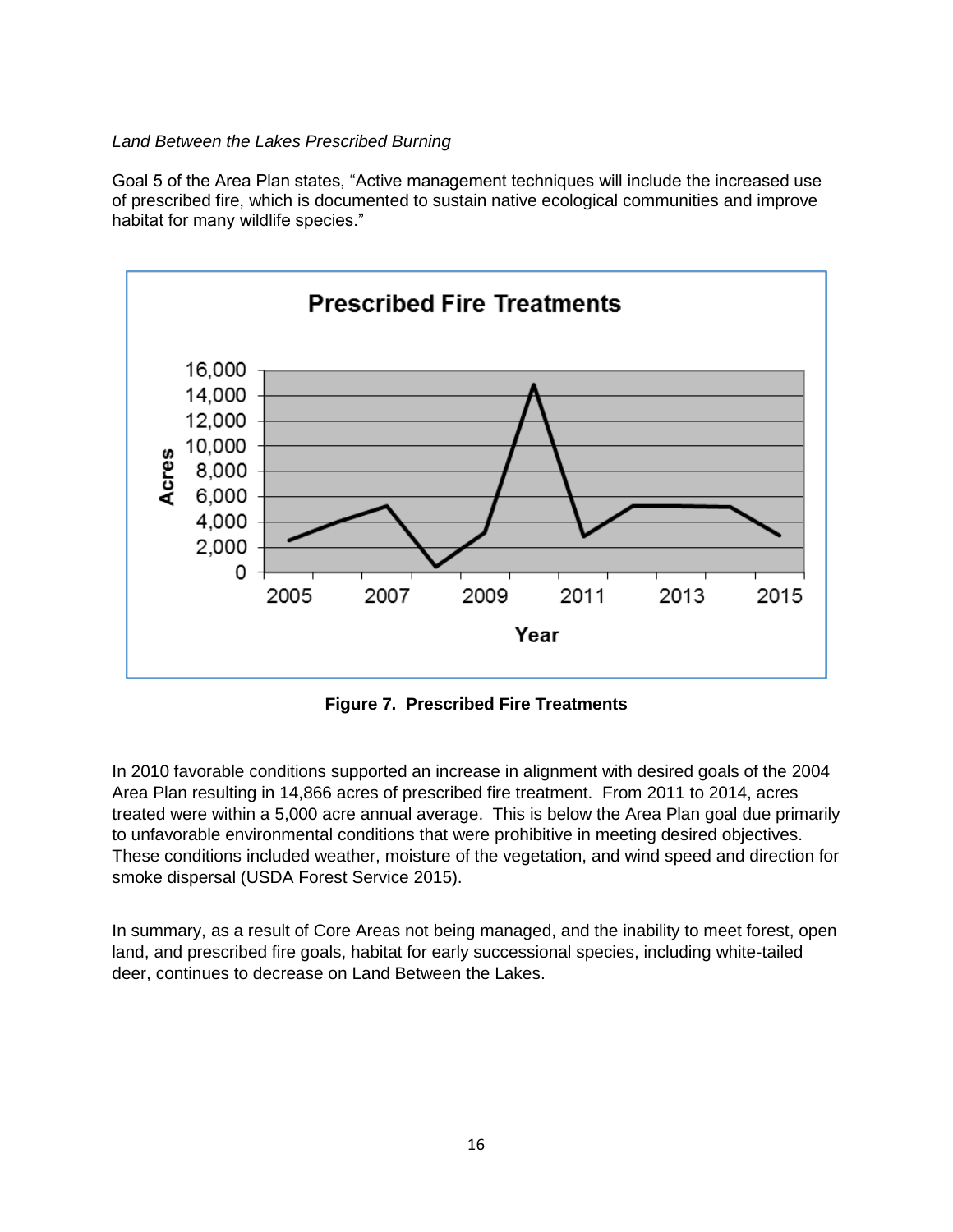#### **Recommendations**

The following recommendations are based on the above information and input from federal, state, and university wildlife biologists and deer managers:

- 1. Ramp up forest management, open lands management, and prescribed fire to Area Plan levels as soon as possible. Habitat management is the key to a healthy and sustainable deer population and increased biological diversity.
- 2. Maintain the 2016 hunting regulations in both states for 2017. This will help to meet 2004 Area Plan mission and goals, and provide a second year of consistent regulations for data comparison.
- 3. Promote deer hunting on the Tennessee portion of Land Between the Lakes which has higher deer density, a two-deer archery/crossbow bag limit, and may be exceeding current carrying capacity.
- 4. Implement mandatory on-site check-out for all harvested deer, including both manned (during quota hunts) and unmanned (during archery season) check-out options. Checkout to include a physical tag to put on the deer and one with information to deposit in a secure lock box. Enforce completion of Kentucky hunter harvest log. State and Forest Service law enforcement officers set up random exit roadblocks to insure compliance. These measures will increase accuracy of harvest data.
- 5. Continue ground-based and aerial infrared surveys in 2018 to provide replication and verification of population estimates.
- 6. Promote hunter education, safe and ethical hunting, proper harvest reporting, getting youth out-of-doors, and appropriate environmental messages.
- 7. Us an adaptive management strategy to make adjustments as the need arises.

If implemented, this strategy will increase habitat for early successional species, increase deer numbers and herd health, increase wildlife viewing, hunting, tourism, and related economic benefits in the region.

#### **Risks**

- 1. Current low density deer populations are unstable, and natural factors such as disease can have a large effect. Also it can be difficult to maintain hunter interest if population densities remain low.
- 2. Deer populations that are above the habitat's carrying capacity can result in negative effects on habitat and loss of biological diversity.

#### **Communications:**

- 1. Identify objectives, target audiences, and key messages.
- 2. Deer hunting will continue at the same level and regulations as in 2016.
- 3. Increase habitat management to approved Area Plan levels as soon as possible.
- 4. Continue to monitor deer population and harvest.
- 5. Our desire is to meet our congressionally mandated mission to provide outdoor recreation and environmental education; increase biological diversity; increase the quality of wildlife viewing and deer hunting; achieve Area Plan goals; and support the regional economy.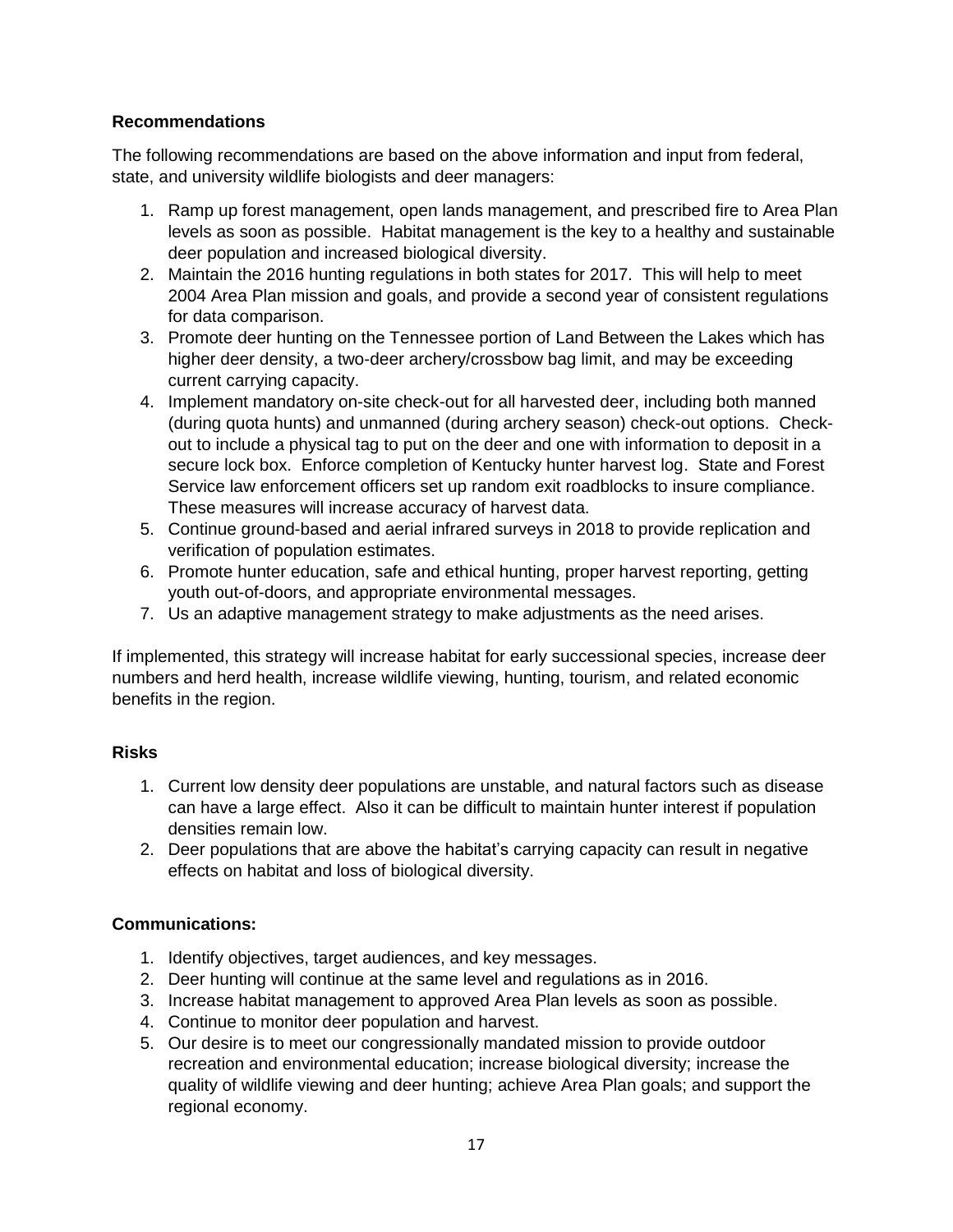#### **Literature Cited**

Cherry, M.J., K.E. Morgan, B.T. Rutledge, L.M. Conner, and R.J. Warren. 2016. Can coyote predation risk induce reproduction suppression in white-tailed deer? Ecosphere 7(10):e01481. 10.1002/ecs2.1481.

Chester, E.W. and J.S. Fralish, Eds. 2002. Land Between the Lakes, Kentucky and Tennessee: Four Decades of Tennessee Valley Authority Stewardship. Miscellaneous Publication Number 16 of The Center for Field Biology, Austin Peay State University, Clarksville, TN 37044.

Fenton, Heather. 2017. Report on deer herd health check conducted on Land Between the Lakes National Recreation Area. University of Georgia, Southeastern Cooperative Wildlife Disease Study, cover letter and Land Between the Lakes herd health check report, March 29, 2017.

Kissell, Robert E. Jr. 2017. Final Report: Deer Density and Detection Rate Estimation for White-tailed Deer on Land Between the Lakes National Recreation Area on 2 February 2017. 4 April 2017.

McDermott, Joseph R. 2017. Survival and Cause-Specific Mortality of White-Tailed Deer (*Odocoileus virginianus*) Neonates in a Southeastern Kentucky Population (2017).*Theses and Dissertations--Forestry*. 31. [http://uknowledge.uky.edu/forestry\\_etds/31.](http://uknowledge.uky.edu/forestry_etds/31)

Tennessee Valley Authority. 1994. Natural Resources Management Plan for Land Between the Lakes. Volume II. October, 1994.

USDA Forest Service. 2004. Land and Resource Management Plan, Land Between the Lakes National Recreation Area. Management Bulletin R8-MB-119A, December 2004.

USDA Forest Service. 2004b. Final Environmental Impact Statement for the Land and Resource Management Plan, Land Between the Lakes National Recreation Area. Management Bulletin R8-MB-119B Vol. 1, December 2004.

USDA Forest Service. 2015. Monitoring and Evaluation Report Land Between the Lakes National Recreation Area, Fiscal Year 2015.

Vreeland, J.K., D.R. Diefenbach, and B.D. Wallingford. 2004. Survival rates, mortality causes, and habitats of Pennsylvania white-tailed deer fawns. Wildlife Society Bulletin 32:542-553.